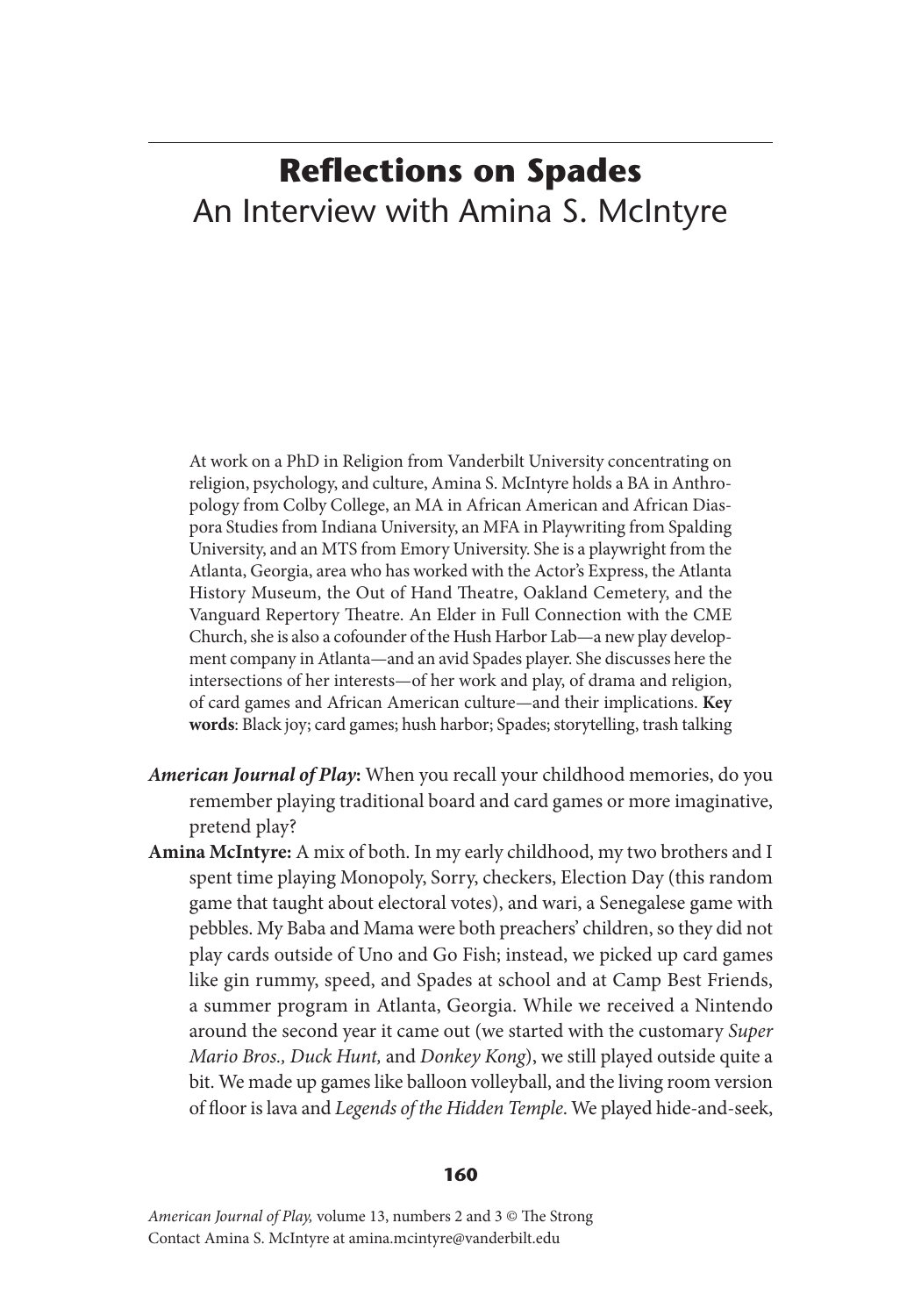find the switch (hide-and-seek with a switch), freeze tag, pick-up football and baseball and even dodgeball if we could get the community kids over to play. My parents owned a vacant lot beside our house, so it was normal for the neighborhood to come play.

*AJP***:** How does play influence your creative process as a playwright?

- **McIntyre:** Theatre encourages creativity. You learn pretty early that even within a structure, there is spontaneity, innovation, and individuality. No matter the story, there are basic questions: Why today? What does a character want? What are they willing to do to get what they want? What are their obstacles? Do they get what they want? No matter what happens, these questions will be answered. Knowing the boundaries, there are unlimited possibilities in the creative process, even bending and testing the guidelines of the questions and structure. The same, I believe, shows up in play. We set the guidelines, then bend them to help our efforts. What becomes difficult, often, is when the rules change, but the subversive can happen there. More than anything, play invites me to imagine beyond what I see and engage in what could be possible, even if it does not yet exist.
- *AJP***:** Let's dive into a specific play experience: what is Spades?
- **McIntyre:** Spades is a four-player card game where the objective is to gain the most books (tricks) between the teams or at least the number of books they set out to make through a bid. There are two players per team, two teams per game. Similar to Hearts, the trump card (highest weight cards) in Spades is the spades suite. In *Win at Spades: Advanced Play and Strategy*  (1999)*,* Joseph Andrews notes the game is largely played in the United States, though Alfred Schademan links Spades to English whist from the 1700s, providing a scale and a map to mark the evolution and time. The game is won by the team who has won the most rounds or the first team to acquire the most points. It is similar also to a game called Bid Whist, played with four players, ideally two sets of partners, where bidding and achieving the most books is the goal. The trump card can change based on the deal. Bid Whist is often considered the father of Spades.

 In a Black American context, the rules are a hybrid of Bid Whist and Spades. Important to note here is that other people of the African diaspora, especially African and Caribbean, will learn how to play Spades with African Americans. I refer to African American and Black American interchangeably, the Black American label does extend to those of African descent who enter the play space.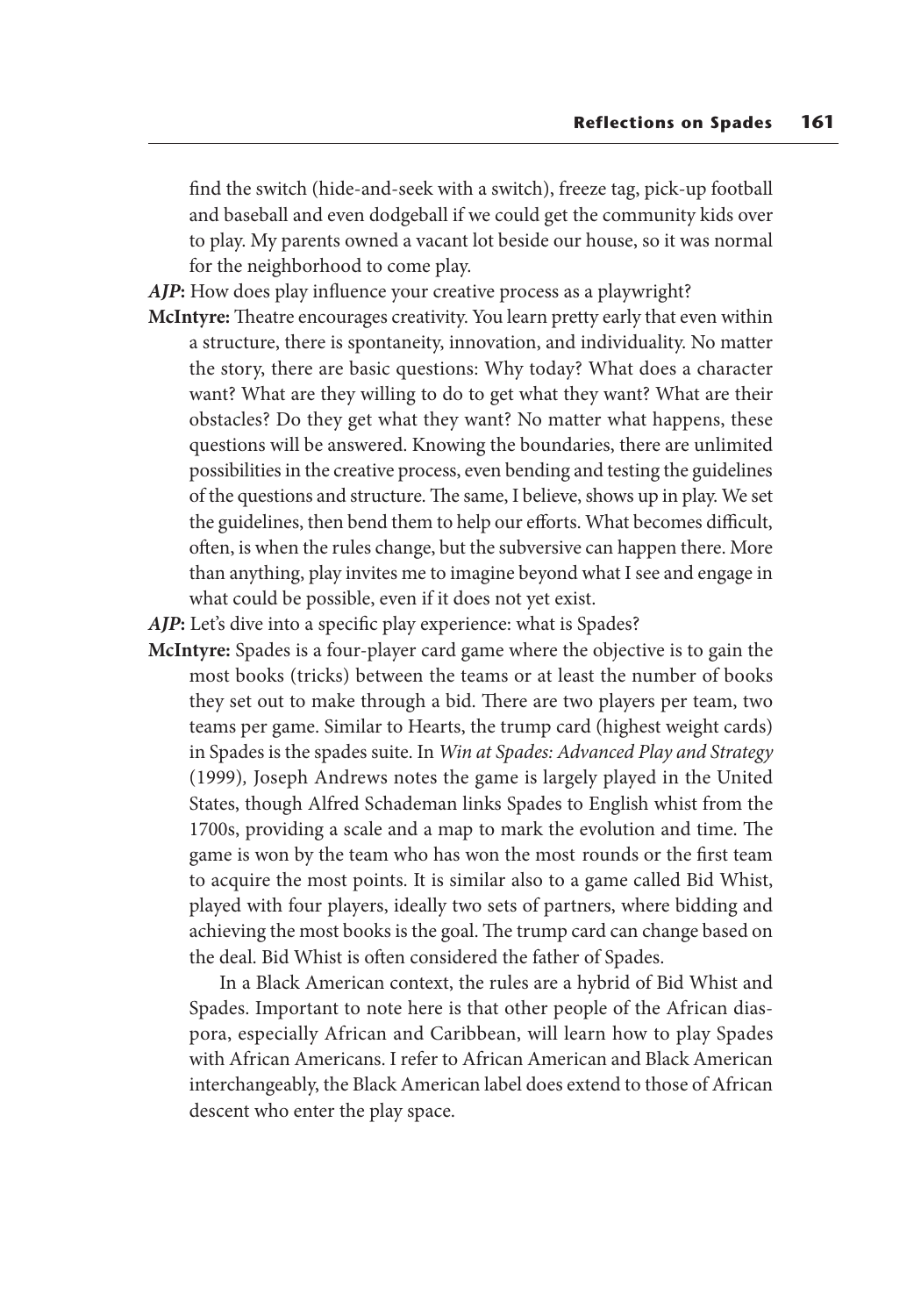*AJP***:** How do you play?

**McIntyre:** Let's start with the basics. First, the table is set by players declaring their turn and the deck being prepared for play. Players choose a partner and their seats; partners must sit across from one another and cannot see each other's hands. There is a discussion often here about the rules of the game, the number to reach that is the end of the game (often 250, 300, or 500) or three out of five books (this is dependent on how much time people have to play). A dealer is designated—each person at the table will deal the cards over the course of the game. Often, the first dealer is determined by which person pulls the first spade off the top of a turned down deck. Afterwards, the dealer position is passed clockwise. To ensure fairness in a shuffle, the opposing member team to the right of the dealer (counterclockwise) is allowed to cut the cards, conducting a soft reshuffle (either moving a few cards or half the deck from the top of the cards to the bottom or another location within the deck) with hopes of adjusting the potential hand to be dealt.

 Once the cards are dealt and the partners see their own cards, a bid is entered. This is the only time the partners can discuss what is in their hands to any degree, but only in relationship to how many books can potentially be obtained. This is an indication also of how many spades, face cards, or high cards a player might have in the hand. There are many strategies around how a bid number actually forms. Once it is entered, the goal is to acquire at least the books entered and try to stop the other team from making their books. The minimum allowed to bid is four (unless they bid nil, which is zero). A book is one play in a game where each of the players have thrown out one card; the highest weighted card wins the hand. Players receive points if the books bid are made.

 From here, each player throws out a card. The player to the left of the dealer throws down the first card and play proceeds clockwise; afterwards, whoever wins the book throws out the first card. Spades most often are introduced with a cut during play, when a player no longer has a suit and a spade is introduced, after which a spade can lead the book.

*AJP***:** Are there variations of this game play?

**McIntyre:** Yes. In Spades, there are incorporated rules or printed rules; in Black American households there are inscribed rules—informal, customized rules—which might include wild cards (where the Ace of Spades is not the highest card), not playing a spade until a cut has occurred, or other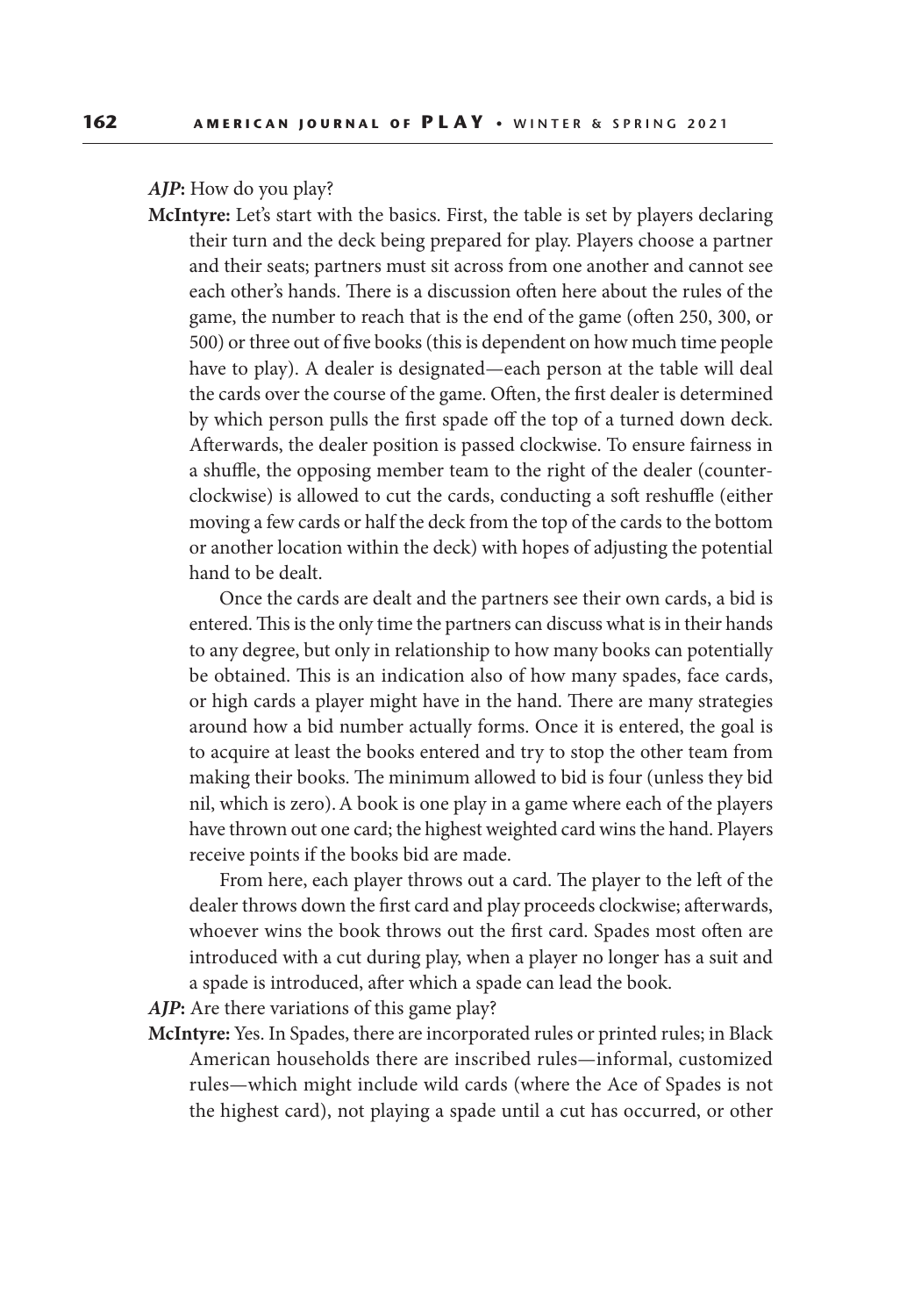general understandings. Clarifying rules at the beginning of the game is most important here; communal rules and decorum are often known and clarified before approaching the table. There are some rules you will not see in a Black American game, specifically that nil is not an option. The first hand might bid itself where the first round is the best of the cards. Partners might be able to go up one more book in the bidding process if the bidding seems low.

 The house rules are set by naming how the cards are weighted (trump cards and their order), and how the game will be calculated (such as by bags, the total score to reach, what determines an automatic ending of the game). Other house rules might include what counts as fair play (once your hand is off the card, you cannot pick it back up or you may or may not be forced to play the hand or sit it out) and deciding who deals the cards.

 If the first-hand bids itself, this is an opportunity for players to see how the cards have fallen and a way to get a blind advantage (also a way to gauge skill, flow of game, and impact scoring). The caveat is if someone runs a Boston (at least ten books won), it is considered an automatic game win on the first hand. In subsequent rounds, the team that did not deal bids first. Each team must bid at least board (four books). In some places, a team can elect to go blind if they are behind one hundred points. They must bid for half of the points, to get double the points (if the group wants to get five books, they will go blind one hundred). Some play the game so that you cannot go blind more than the points you are behind. If a team wants to go blind seven, it has to be down at least 140 points.

 No matter the variation of the rules, the one cardinal sin of any Spades hand is reneging. Similar to Hearts and Bid Whist, in Spades, only particular cards can be played at a time. If you are leading the round, you throw out what you have and you must play that suit. If you do not have that suit, there is an option to play off. If a spade is in the hand, it is ideal to play the spade, unless your partner is winning the hand (has an Ace but you are cutting that suit, so instead of a spade, you might throw out a heart or something that will work in your favor). If you have thrown out a card off suit and then reveal you still have it, the opposing team can call renege. To renege costs you three books or one hundred points if you are caught (the challenger would have to choose the right book and prove the renege happened). To renege is a form of cheating.

For scoring, in the first hand, a player writes simply the number of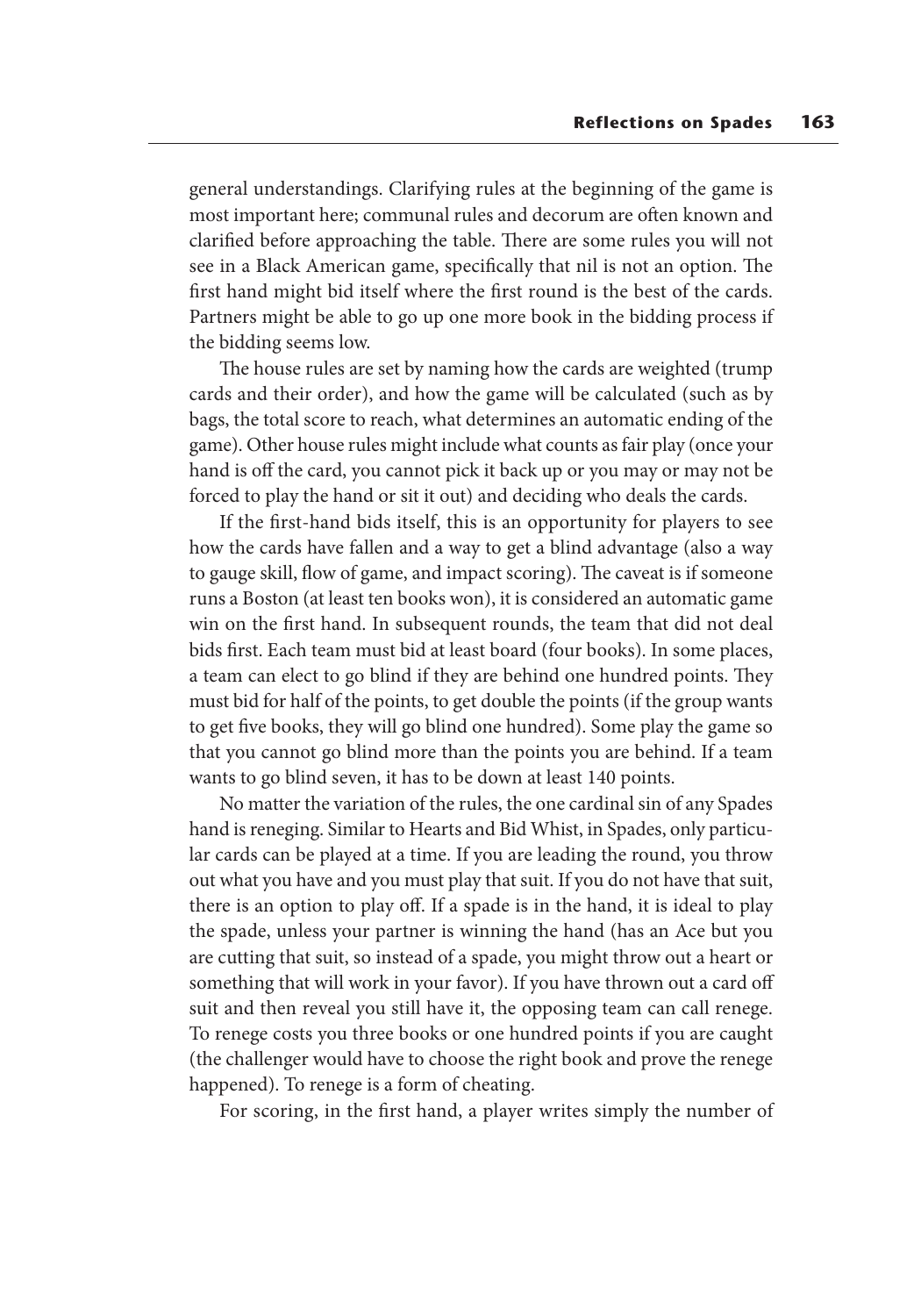books made and adds a zero behind the number. Once bidding starts, the number of books is written under as an addition ledger, with each team's scores, listed side by side. If the books are made, points are added, if not, subtracted. If the team is counting bags, the number over the books bidded is placed beside the original bid number in which case the score could be 128–35. Often, people count only the bidded numbers. The team that reaches the number first wins the game.

 These are rules I have played and observed at house parties, private invitations, and Meetup group games and have heard in interviews and conversations I've shared them with persons who regularly partner. Black digital writers Awesomely Luuvie and Damon Young of *Very Smart Brothas*  website have explored Spades in feature-length articles, both explaining that learning the rules—including the game's significance, terminology, how to play—is a rite of passage and necessary as a cultural epistemology. Spades is an invited space requiring both an understanding of communal conduct requirements and the game rules.

*AJP***:** Where did you learn how to play Spades?

- **McIntyre**: In the cafeteria at Southwest, now Jean Childs Young Middle School in Atlanta, Georgia. In the morning, if you arrived before homeroom, you would sit in the cafeteria. Students would pull out cards and start playing. At lunch, they would eat or pullout cards while waiting their turn in line. My brothers and I, with our friends, would perfect our skills at home or on the weekends. I'm not sure that I ever saw rules to the game written down until I started researching for a class.
- *AJP*: What can you tell us about the role of performance and embodiment in playing Spades? Does the game require a certain level of bluffing or body movement?
- **McIntyre**: For me the performance and embodiment are in the site of the game as well as in how partners act or read the table. The location of the game is often in a secluded area, at a house or a place accessed only by word of mouth. The game creates a subversive space where the players participating are allowed to be themselves. One person I interviewed spoke of how such a gathering involved cooking dinner with friends and catching up on the highlights of life, politics, and just being in each other's presence.

 Performance and embodiment also show up in the pregame conversation, where there are improvisations and dialects to the rules. The language of the play space must be established for clarity, even if it is based on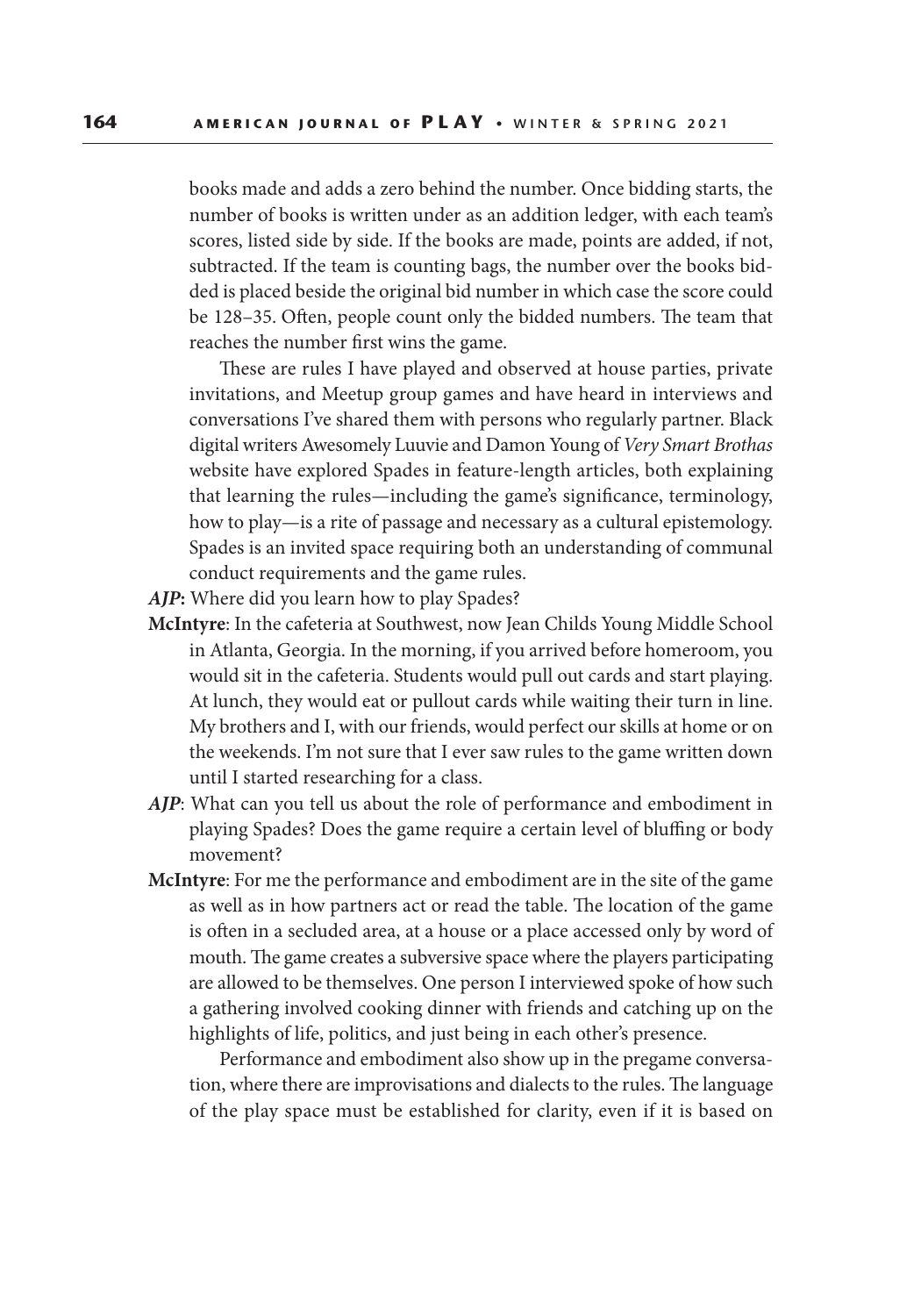previously incorporated rules. How someone holds and organizes their cards. How they bid. How they engage with their partner and the rest of the players. How they sit at the table and what seat they prefer. How the score is kept (I can't tell you how many times I've seen a score card that is "Us versus Them," with the assumption that Us will be the winner). How the cards are shuffled and how they are dealt.

 Even the kinds of cards used (think the Martin cards based on the characters from the television show *Martin* or the waterproof decks made by The Black Pack company) can give a certain aesthetic and insight into a player's personality. Of course, trash talking is also a part of the performance as well as dealing. It's all about strategy and about flexing skill. Take shuffling, for example. When the dealer shuffles, the opposite team has the first card advantage, so the goal is to fairly set the cards that are not in their favor. Skill level is determined if someone knows how to shuffle traditionally (as a riffle or splitting the cards evenly and braiding the cards together) or if they have to do an overhand (pulling repeatedly from the middle and placing the cards on top or bottom). Almost any time I've seen an overhand shuffle, there are groans or comments made at the table about lack of skill. The same comes from the opposing teams' cut. It seems, for example, more risky or more challenging to move a single card from the bottom to the top than to pick half the deck up and put the cards at the bottom. If someone brings out a French cut, in which the deck is broken into four piles, a card is turned over and given to each before reassembling the deck, it might signal a person's strategy as well. With dealing it's all about style, how someone holds the cards (if they use their whole hand to throw the cards or just two fingers), if they decide to break the clockwise formation to manipulate the shuffle even more. This last part is tricky though—being a show-off can gain respect if the cards fall right or show judgment if there's a misdeal (where not everyone gets their thirteen cards).

 No matter the skill of the persons playing, there is the luck of the cards, the skill of the players, and anticipating what is in their hands. This creates a space for improvisation, camaraderie, and unique expression. This also lends not only to bragging rights but also trash talking centered on the display of skill, strategy, and finesse (the style of the players and their partners' compatibility).

**AJP**: How is trash talking part of the performance?

**McIntyre**: Trash talking is very much a part of game strategy. When I inter-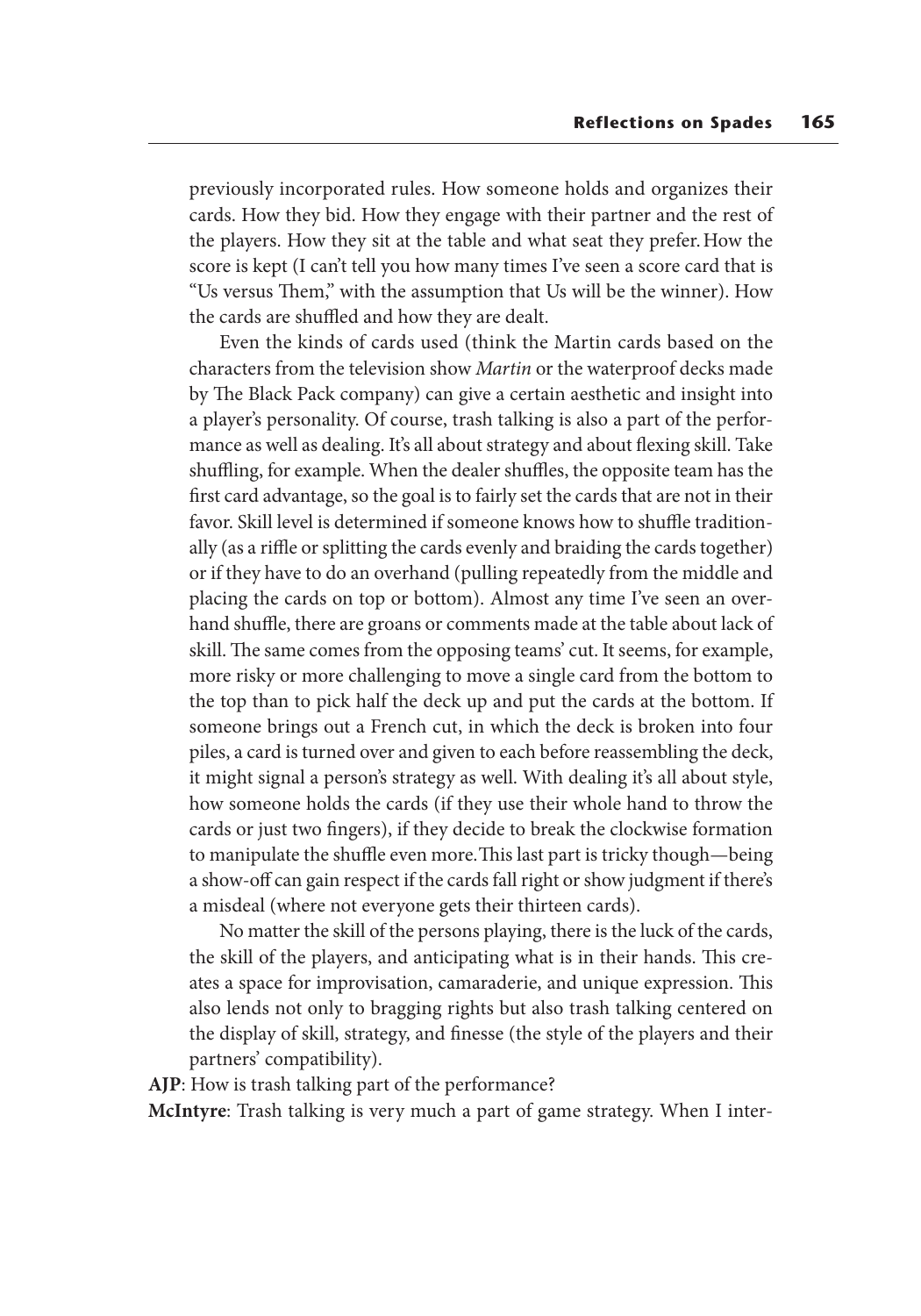viewed a few people about this for a project, one person spoke of how it was used to gauge the skill and also to throw people off their strategy. Since partners cannot table talk to their partners, trash talking or conversations about their game, their partners' successes, and other bluffs will come up in many ways.

 Trash talking is a version of playing the dozens—a spoken-word insult game—yet it's imperative things do not overly insult the group. The competition is to be good natured but not meant to hurt. The goal is to distract, not to isolate or damage, a person. I've spoken with one partner group that would play only within a vetted circle of friends for this reason. Otherwise, whatever you bring to the table—clothes (if they are distracting), people, food, or drink, is fair game. People often agree that trash talking can be a means of catharsis, so long as it is in fun and has the right spirit about it. Effective trash talking is also a skill, much like playing the cards, because it can get someone to second guess their instincts. For players who need to concentrate, who get tied up in the talk, this can cause them not to pay attention to the cards. Winning over the mind can be just as important as winning the books.

- *AJP*: In addition to your own play experiences, are there specific scholars or theories that inform your conception of the relationship between Black joy and Spades?
- **McIntyre:** In the past five years, greater attention has been placed on Black joy with the emergence of hashtags such as #blackjoy, #blackboyjoy, and #blackgirlmagic. Scholars like Jessica Lu, Catherine Knight Steele, Brittany Packett Cunningham, Chante Joseph, and even Kleaver Cruz's The Black Joy Project via Instagram, along with Adreinne Waheed's *Black Joy and Resistance* and its pictures of protest and joy and Keno Evol's *A Garden of Black Joy: Global Poetry from the Edges of Liberation and Living* have all started offering definitions of Black joy. Before getting to Black joy, I want to offer a definition of joy as an emotion emitted in response to exciting activity, encouraging spaces, and simple satisfaction. Beyond the emotion, Black joy also encompasses the cultural experiences of people of the African diaspora.

 Our experiences are informed by societal and cultural memories including the impact of colonialism and the slave trades (trans-Atlantic and others), the attempted reduction of Black lives to labor and chattel, the revolution and independence of nations and people, and the continued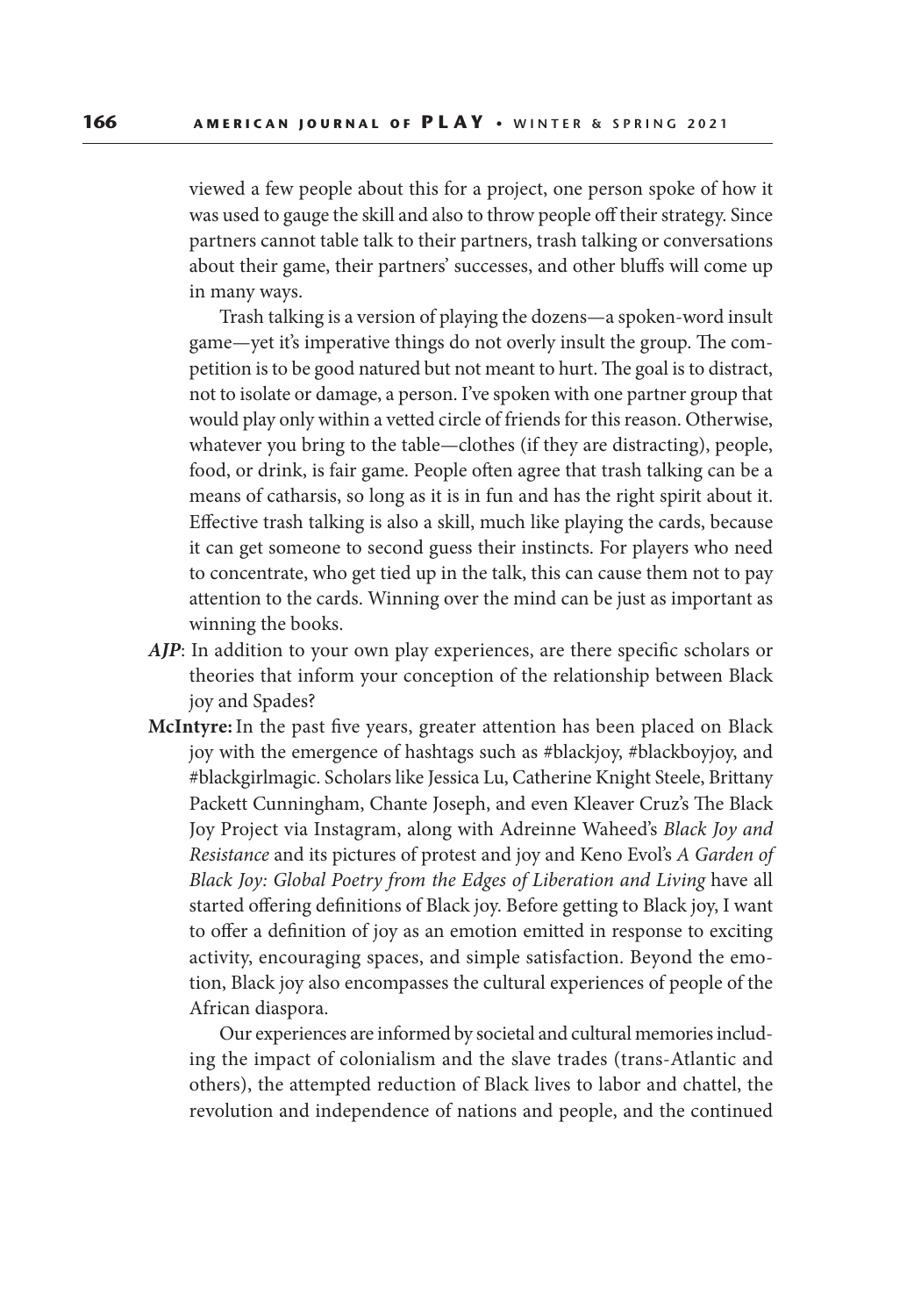resistance interwoven into the fabric of Black culture. There is a rich history starting with W. E. B. Du Bois discussing what our souls encompass and how black people can be seen as whole. But it's not until much later that Gina Dent intentionally connects the cultural considerations that must be taken into account around Black joy and pleasure. Black joy is universal and subversive; it crosses language and historical and cultural boundaries and can be found especially in the arts and in play spaces. What is most important here is to consider that Spades is a play space where Black joy occurs and can be a way to move participants toward liberation. With the need to promote and protect Black joy, a Spades play space could be seen as a different kind of resistance and a call for restoration.

- *AJP***:** Where do you see Spades in a larger discussion of the history of Black leisure and recreation?
- **McIntyre**: That's a great question because we do not often chronicle the importance of leisure and recreation. Even Du Bois and most conversations of Black joy center around resistance, activism, work (especially accomplishments), and fighting. Black joy is absolutely in these spaces. Yet, in these reflections, we must be willing to see all Black bodies as both worthy of and engaging in leisure and play activities, not just as labor. Even in play, I don't mean the sports industry, which has also become a form of labor, but genuine play such as Spades, laughter, and cathartic release, outside of a policed, watchful eye, which we often leave out of our narratives. These skills learned from our experiences are brought into play. Chance and calculation are prominent in African American recreational life, especially in African diasporic traditional storytelling featuring Br'er Rabbit, High John the Conqueror, and John Henry. Each of these characters have strength, quick wit, and an ability to outthink their opponents. These skills may not be known to the opponent, but they are recognized and encouraged within the Black community and when playing Spades.

 This leads me to think about Karl Groos's definition of recreation theory as the application of surplus energy to an activity that brings restoration and rest for adults after work. Doris Bergen further details how adults instinctually need to play, a need different from that of children, who are given more access to play. However, while Groos discusses games of adults and actually mentions the Spades predecessor whist in *The Play of Man,* he does not include a specific cultural hybrid. His discussion of dominoes, for example, does not explore what can be considered "dialect" or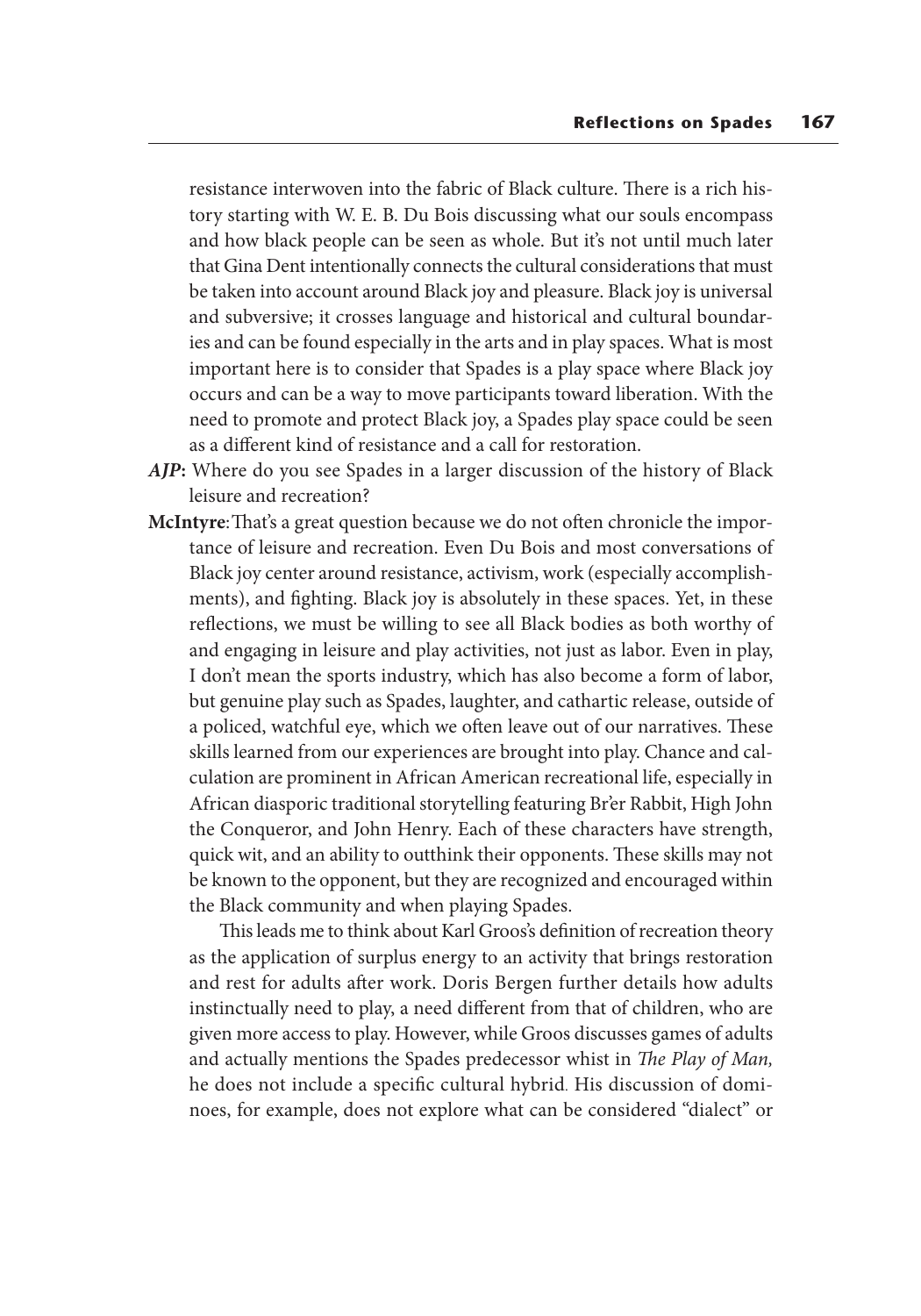"creolized." Nor does Groos or Bergen discuss the potential sociopolitical impact of groups for whom recreation creates a subversive play space. However, Stephanie Camp's work on chattel slavery tells us about the banned parties of the enslaved that include dancing, music, and other events, specifically the need for pleasure that was forbidden and prohibited. There is a need for unpoliced, vibrant spaces for Black Americans to reclaim their leisure and designate a space to be what is needed for the group at the time the space is created.

 This brings to mind both the creation and uses of "hush harbors." Some scholars like Thomas Webber write about them also being places for black markets and leisure gathering in addition to settings for ritual and worship. Spades ties in here for me as a location of being—the intersection of the natural, human need for people to have recreational time and the ways Black people go about making the space for recreation to occur.

*AJP*: How important is the space in which people play Spades?

**McIntyre**: For the Black community, Spades is not just a game; it is a hush harbor, a site of joy, and a play space. Miguel Sicart writes of play spaces being where play can occur, yet there is the space for, like, theatre, spontaneity, innovation, and individuality (I'd change "individuality" to "communality" in larger spaces). They are organic and malleable to the needs of those utilizing the environment, lending themselves to both structure and improvisation. Playing Spades supports Black cultural expressions and cultivates Black joy by creating a free, unjudged environment. There is opportunity here also for people not to have to code switch, a place where their true selves can be shown without repercussion.

 For Black people, I argue that seclusion and reclusion (even temporary) is necessary for a site of joy, ruling persons out by whether they know how to play and the rules. Even if someone does not know how to play, understanding its importance makes it an inclusive environment.

 This idea of Spades as a setting and a protected communal gathering is historically reminiscent of hush harbors, created by and for people of African descent in the Americas. Hush harbors were spaces often in the brush and out of sight of overseers and enslavers where the enslaved Africans met to practice spirituality, ritual, and live-in community, deriving from maroon societies. Garth Baker-Fletcher, Albert Raboteau, and Thomas L. Webber write specifically about these secluded, illegal spaces where rituals could be performed in the open. Characteristics of hush harbors include